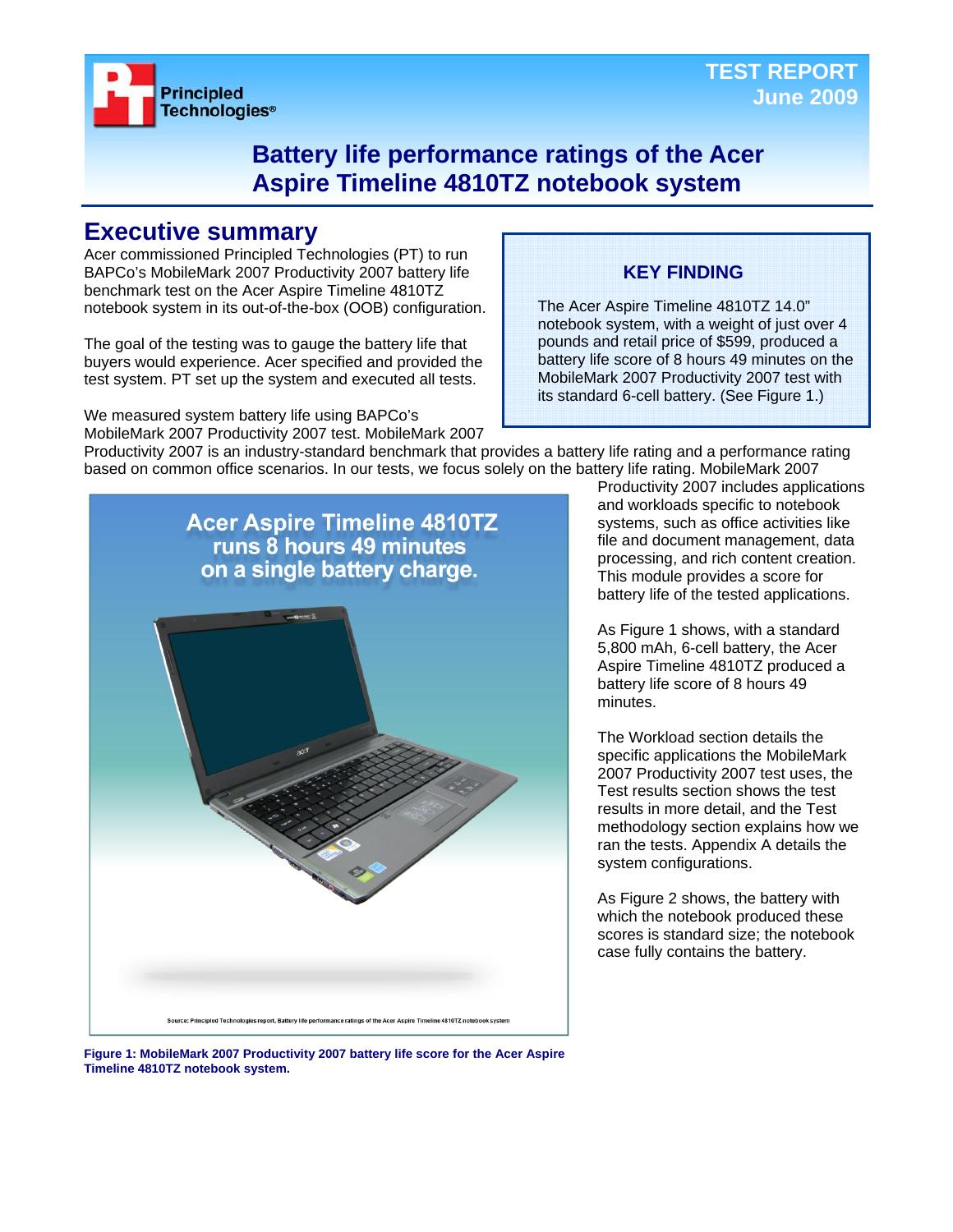

**Figure 2: Alternate view of the Acer Aspire Timeline 4810TZ notebook system. The notebook case fully contains the battery.** 

### **Workload**

Our goal was to see how long the Acer Aspire Timeline 4810TZ notebook battery would last running BAPCo's MobileMark 2007 Productivity 2007 battery life benchmark test. MobileMark 2007 is an industry-standard benchmark BAPCo created to measure system battery life and performance.

MobileMark 2007 Productivity 2007 consists of the following applications and corresponding tasks: Microsoft Project 2003 (project management), Microsoft Excel 2003 (calculation sheets), Microsoft Outlook 2003 (emails, calendars, scheduler), Microsoft PowerPoint 2003 (slide presentations), Microsoft Word 2003 (formatted text documents), WinZip Computing and WinZip Pro 10.0 (compressed archives), Adobe Photoshop CS2 (manipulated and compressed images), Adobe Illustrator CS2 (manipulated images), and Adobe Flash 8 (vector graphics, animation).

MobileMark 2007 measures system battery life in minutes. MobileMark 2007 records system battery life at the start of the Productivity 2007 benchmark, and repeats the benchmark workload until the system battery life is depleted, or until the notebook

system powers down due to low battery life. At the 7 percent battery life setting, MobileMark 2007 records a timestamp once per minute. At the end of the benchmark, it compares the beginning timestamp to the final (last recorded) timestamp. MobileMark 2007 derives its system battery life rating as the number of minutes between the start and end timestamps.

We followed the run rules that MobileMark 2007 specifies here: http://www.bapco.com/support/mobilemark2007/Manual/rules.html.

## **Test results**

Figure 3 presents the MobileMark 2007 Productivity 2007 median battery life rating for the Acer Aspire Timeline 4810TZ notebook system. We conducted one conditioning run followed by three Official MobileMark 2007 Productivity 2007 runs. (Complete test results appear in Appendix B.)

Because screen brightness can affect the amount of energy a system consumes, we check the brightness of every system we test and adjust it when necessary. We set the levels of brightness to match as closely as possible and to meet MobileMark's required minimum brightness of 60 nits. We tested the system at 76 nits.

| Acer Aspire Timeline 4810TZ (76 nits) |
|---------------------------------------|
|                                       |
| 8:49                                  |
|                                       |

**Figure 3: MobileMark 2007 Productivity 2007 scores for the Acer Aspire Timeline 4810TZ notebook system we tested.**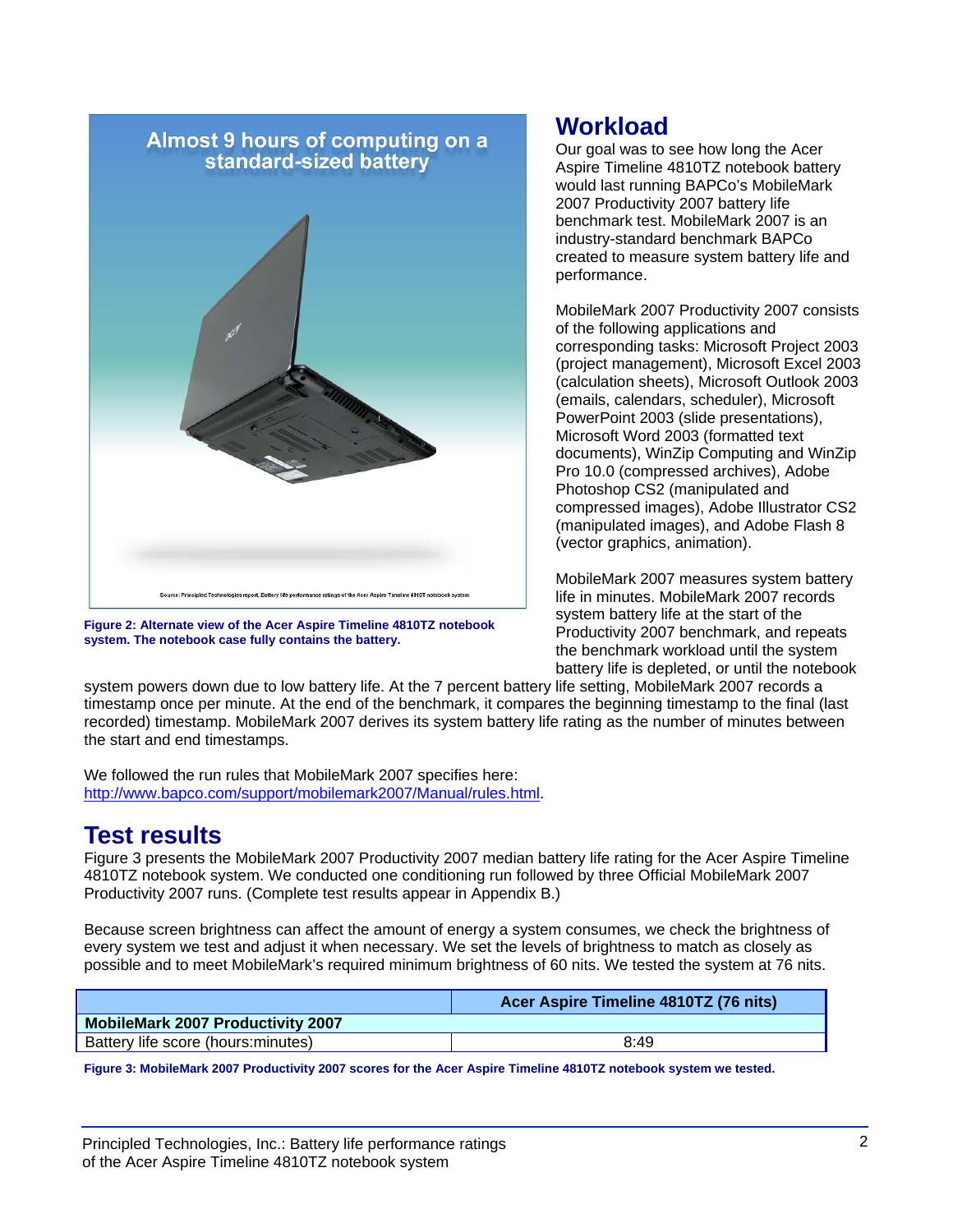## **Test methodology**

This section details the methodologies we followed in testing the system.

### **Initial setup**

When the system arrived, we unpacked it and set it up. We went through the following process with Windows Vista Home Premium the first time we booted it:

- 1. At the Set up Windows screen, select United States, English and U.S. keyboard, and click Next.
- 2. At the Microsoft and Manufacturer End User License Agreements, select Yes, I accept them, and click Next.
- 3. Enter a user name.
- 4. Leave the password blank, and click Next.
- 5. Name the computer with its model, and click Next.
- 6. At the Help protect Windows automatically screen, click Ask me later (because our goal is to test the PC as it came directly out of the box).
- 7. At the Review your time and date settings, select Eastern Time, and click Next.
- 8. At the Thank you screen, click Start.
- 9. At the MyWinLocker Initialization dialog, click Start.
- 10. Type confirm a master password Password1, and click Next.
- 11. Click Ok to exit MyWinLocker.
- 12. At the registration screen, select No, from the reseller question, and click Next.
- 13. Fill out the registration information, uncheck the box for services and updates, and click Next.
- 14. Select Personal use and Place of Purchase, and click Register.

### **Capturing an image of the hard drive**

We used Symantec's Ghost product to capture an exact image of the hard disk. We followed this process to capture the image:

- 1. Restart the computer.
- 2. Insert a bootable network CD.
- 3. At the Current Configuration dialog screen, press the Escape key to accept the automatic network options.
- 4. At the DOS command prompt, use the net use command to map a network drive to the dedicated Ghost image server: type net use  $z: \{\gh{\oslash}$  interserver \ghost and press Enter.
- 5. Type z: to change to the mapped drive.
- 6. Type ghost and press Enter.
- 7. At the Symantec Ghost screen, click OK.
- 8. Select Local→Disk→To Image.
- 9. Click OK.
- 10. Select the Primary disk, and click OK.
- 11. Click Save.
- 12. At the Compress Image dialog, select Fast.
- 13. At the Proceed dialog, select Yes.
- 14. When the ghost image is complete, click OK, and exit Ghost.
- 15. Reboot the computer.

#### **MobileMark 2007**

#### **Antivirus software conflicts**

MobileMark 2007 is not compatible with any virus-scanning software, so we uninstalled any such software that is present on the notebook PCs before we installed the benchmark.

#### **Pre-installed software conflicts**

MobileMark 2007 installs the following applications, which its test scripts employ:

- Adobe Photoshop 6.0.1
- InterVideo WinDVD 6.0
- $\bullet$  Macromedia Flash 5.0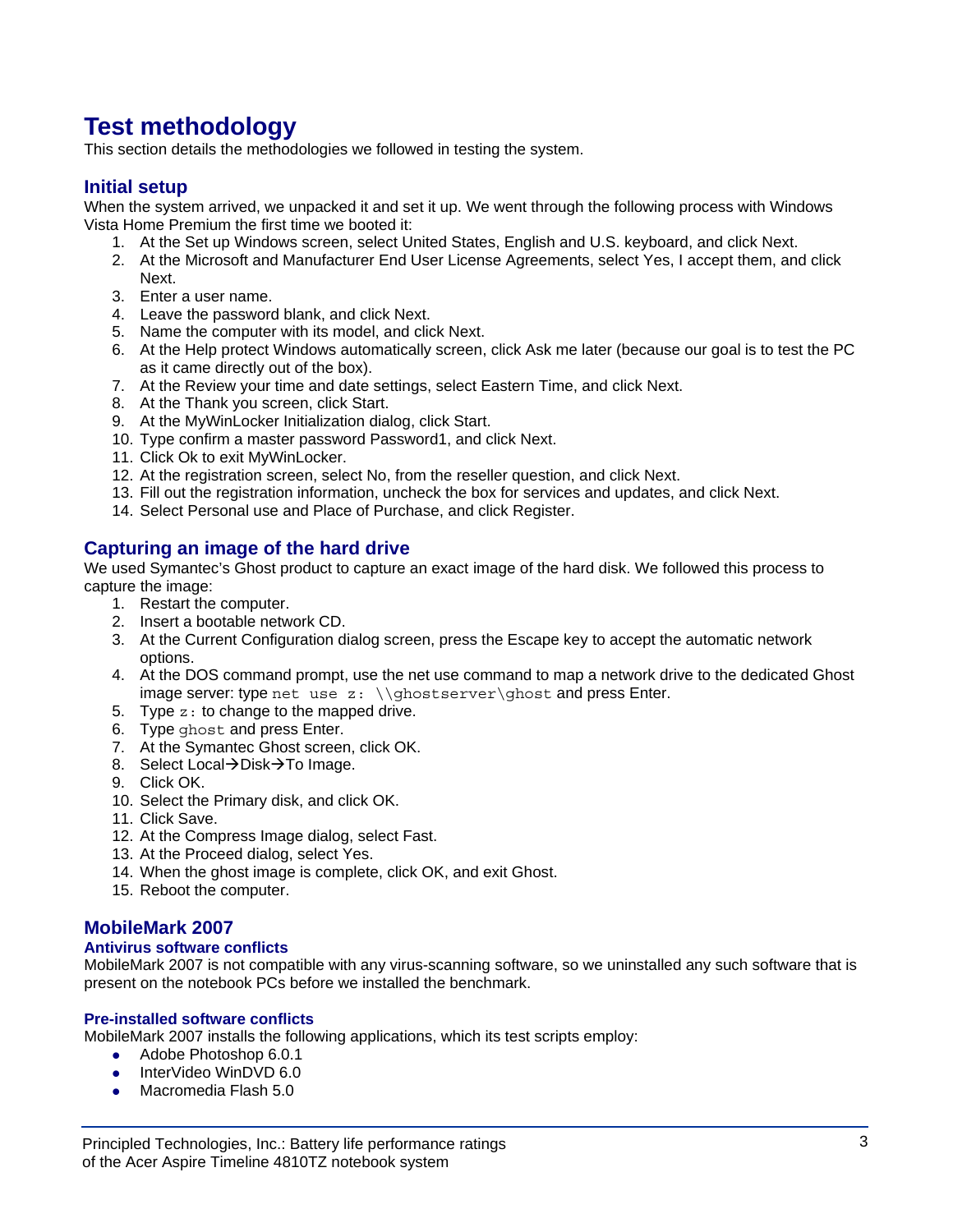- Microsoft Excel 2002
- Microsoft Outlook 2002
- Microsoft PowerPoint 2002
- Microsoft Word 2002
- Netscape Communicator 6.01
- Network Associates McAfee VirusScan 5.13
- WinZip Computing WinZip 8.0

If any of these applications are already on the system under test, they could cause problems with the benchmark due to software conflicts. To avoid any such issues, before we installed the benchmark, we uninstalled all conflicting pre-installed software applications, including different versions of any of the programs MobileMark uses.

#### **Displaying brightness and power settings**

Because the brightness of a notebook's display affects its battery life, BAPCo requires that, before you test with MobileMark 2007, you make sure the brightness of the notebook's monitor is greater than or equal to 60 nits on a completely white screen while the notebook is unplugged and running on battery power. The measurement follows the standards from the Video Electronics Standards Association (www.vesa.org/Standards/summary/2001\_6a.htm).

We complied with this standard for all the tests we ran by setting the notebook PC's brightness as close to 60 nits as we could without going below that brightness level. We used the following procedure, which assumes we began with the notebook plugged into the power supply, to meet this requirement before we started each test:

- 1. To create a completely blank, white screen, open Microsoft Paint by clicking Start $\rightarrow$ All Programs→Accessories→Paint.
- 2. Open the Attributes by pressing Ctrl+E.
- 3. Enter dimensions that are larger than the current screen resolution. For example, if the screen resolution is 1280 x 800, type 1600 for Width and 1200 for Height.
- 4. Click OK.
- 5. Press Ctrl+F to view the bitmap image and render the screen totally white.
- 6. Wait 45 minutes to allow the screen to warm.
- 7. Unplug the notebook from the power supply, and measure the display's brightness using a luminance meter in the center of the screen. (We use the Gossen Mavolux5032C.)
- 8. If the reading is below or significantly greater than 60 nits, use the notebook's keyboard screenbrightness-adjustment keys to bring the display as close to 60 nits as possible, then retest.
- 9. Allow the notebook to run on battery power for 10 minutes, re-measure the display, and adjust the brightness up or down as necessary.
- 10. Verify that the notebook saved the brightness setting by plugging in the system, unplugging it, and taking another reading. If the notebook did not save this setting, use its power-management application(s) to set the brightness appropriately, and save that setting.

#### **MobileMark 2007 Auto-configuration Tool**

This tool supports three levels of configuration:

- 1 . Only make changes that are REQUIRED in order for the benchmark to run.
- 2 . Additionally, make changes that are RECOMMENDED for repeatable results.
- 3 . Additionally, make changes that help ensure best results.

We choose Level 3 in the Auto-configuration tool unless the client specifically asks us to choose a different level or to manually set the power options.

The MobileMark Auto-configuration tool makes the following configuration changes at each of the three levels:

#### **Level 1—Required**

- Creates and activates a new power scheme that it names MobileMark 2007.
- Disables hibernate, standby, and display standby.

Principled Technologies, Inc.: Battery life performance ratings 4 of the Acer Aspire Timeline 4810TZ notebook system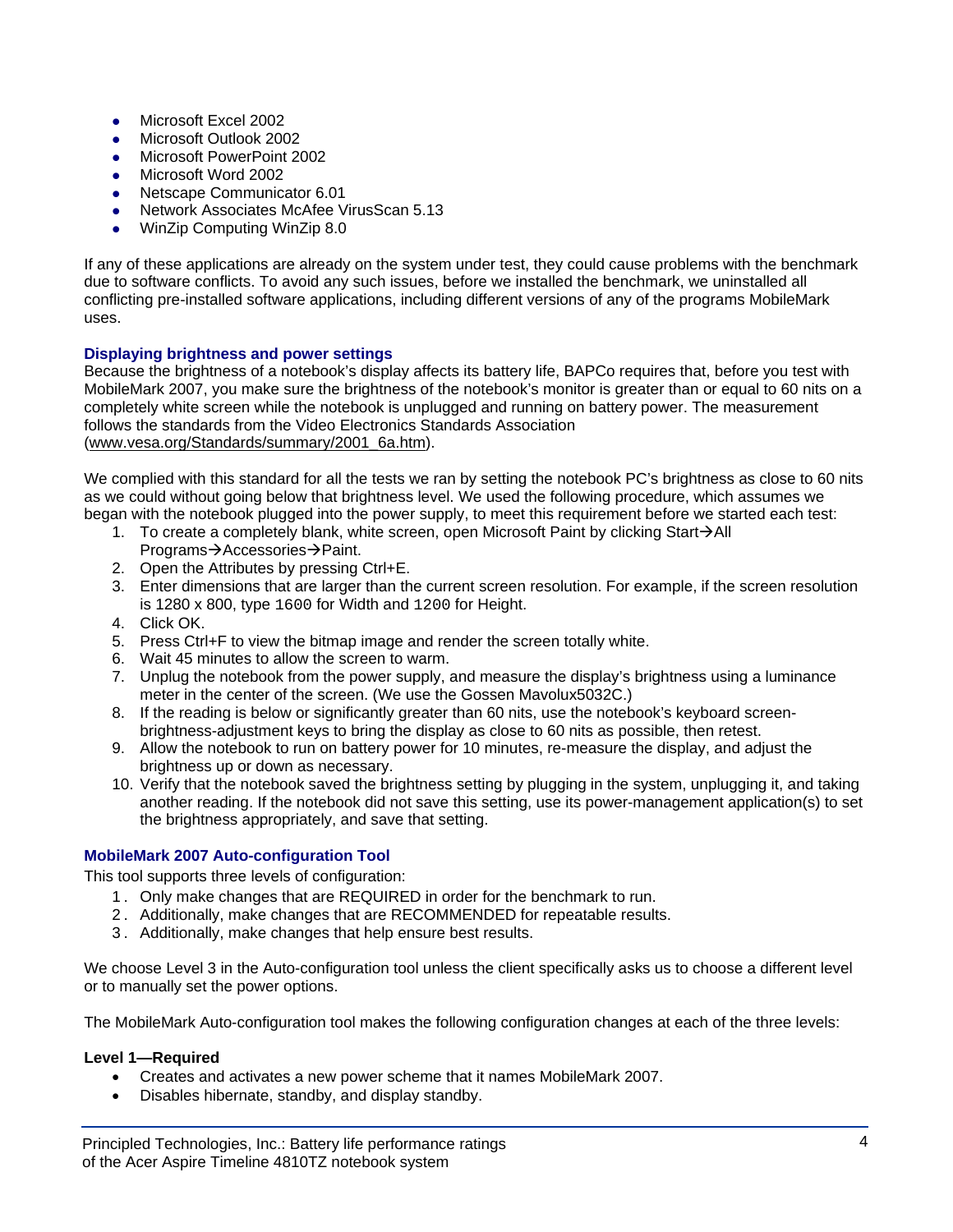- Sets hard drive timeout and CPU power management.
- See the following POWER SCHEMES section for details on this scheme.
- Disables Screen Saver.
- Disables Windows Update.
- Disables Desktop Cleanup Wizard.
- Disables User Account Control (UAC).
- Disables Sidebar.

#### **Level 2—Recommended**

- Completes Level 1 steps.
- Disables Windows Security Center warning messages.
- Disables Windows Firewall.
- Disables incoming Remote Desktop connections.
- Disables Windows Error Reporting to Microsoft.
- Prevents the Welcome Center from running at startup.

#### **Level 3—Best scores**

- Completes Level 1 and Level 2.
- Disables Windows Defender.

#### **Power schemes**

The MobileMark Auto-configuration tool creates a MobileMark 2007 power scheme which makes the following power option changes:

- a . Additional settings:
- Require a password on wakeup: No
- b . Hard disk:
	- Turn off hard disk after: 3 minutes
- c . Wireless Adapter Settings:
	- Power Saving Mode: Maximum Power Saving
- d. Sleep:
	- Sleep after: Never
- e . USB settings
	- USB selective suspend setting: Enabled
- f . Power buttons and lid:
	- Lid close action: Do nothing
	- Power button action: Shut down
	- Sleep button action: Sleep
	- Start menu power button: Shut down
- g . PCI Express:
	- Link State Power Management: Maximum power savings
- h . Processor power management:
	- Minimum processor state: 5%
	- Maximum processor state: 100%
- i. Search and Indexing:
	- Power Savings Mode: Power Saver
- j. Display:
	- Turn off display after: Never
	- Adaptive display: Off (Extends the time that Windows waits to turn off the display)
	- Display brightness: 100% (We then adjust the brightness % to be no less than 60 nits)
- k . Multimedia settings:
	- When sharing media: Prevent idling to sleep
- I. Battery:
	- Critical battery action: Shut down (on battery), Do nothing (plugged in)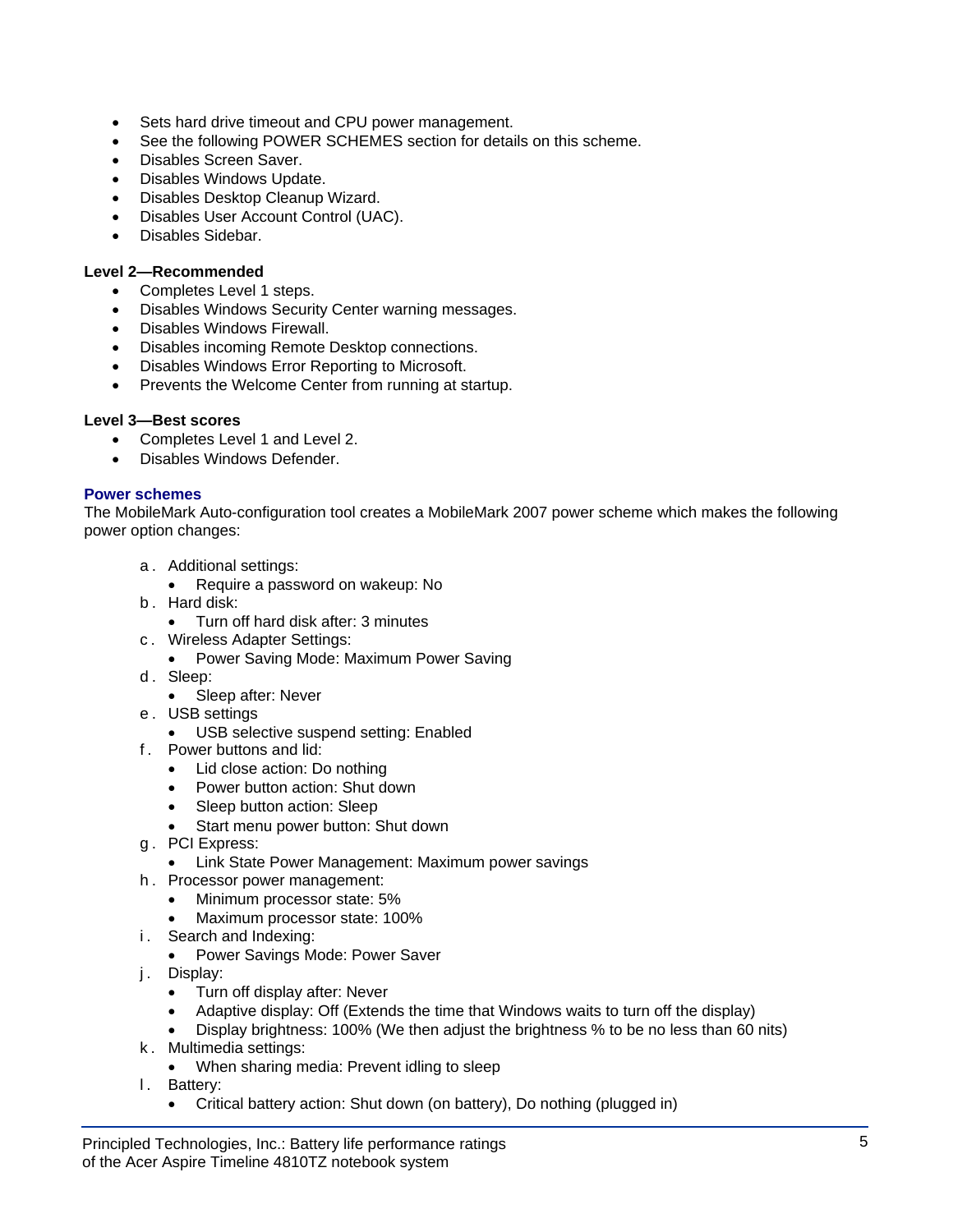- Low battery level: 0%
- Critical battery level: 0%
- Low battery notification: Off
- Low battery action: Do nothing

#### **Installing MobileMark 2007**

- 1. Reset the notebook to the base image using Symantec's Ghost product.
- 2. Turn off the wireless network adapter by using the external toggle switch.
- 3. Insert the MobileMark 2007 Install DVD in the notebook PC's DVD drive.
- 4. At the Welcome screen, click Next.
- 5. Accept the license agreement, and click Next.
- 6. At the Ready to Install the Program screen, click Install.
- 7. Run the BAPCo Auto-configuration tool, v.1.3.2, to set the power options:
	- a. Insert the Auto-configuration tool in the notebook PC's DVD drive.
	- b. Double-click BAPCo\_AutoConfig.exe.
	- c. Type M to choose MobileMark 2007.
	- d. Type 3 to choose the changes that produce the best possible scores.
- 8. Adjust the screen brightness to no less than 60 nits:
	- a. Click the Windows start button, and type power options in the Windows Start Search box.
		- b. Click Change plan settings.
		- c. Click Change advanced power settings.
		- d. Expand the Display option, and change the Display brightness on battery and plugged in, to the correct percentage that produces no less than 60 nits.
- 9. Disable automatic disk defragmentation:
	- a. Click the Windows start button, and type disk defragmenter in the Windows Start Search box.
	- b. Uncheck the box next to Run on a schedule.
- 10. Disable System Protection:
	- a. Click the Windows start button, and type System in the Windows Start Search box.
	- b. Click System Protection.
	- c. Uncheck all disks that are protected, and click Apply.
- 11. Disable Windows Desktop Search indexing:
	- a. Click the Windows start button, and type Indexing Options in the Windows Start Search box.
	- b. Click Modify.
	- c. Click Show all locations.
	- d. Under Summary of selected locations, highlight each Included Location listed, which will automatically take you to the indexed location.
	- e. Under Change selected locations, uncheck the boxes next to each indexed location.
- 12. Defragment the hard drive(s):
	- a. Click the Windows start button, and type disk defragmenter in the Windows Start Search box.
	- b. Click Defragment now.

#### **Conditioning the battery**

- 1. Plug the AC power adapter into the notebook PC, and completely charge the battery.
- 2. Install MobileMark 2007 v1.05, following the steps we outlined in the Installing MobileMark 2007 section earlier in this section.
- 3. Double-click the MobileMark 2007 icon on the desktop.
- 4. Highlight the Productivity 2007 item in the left panel.
- 5. Type System Conditioning as the name for this test in the Project Name field at the top-right panel, and click Next Step.
- 6. If MobileMark lists no problems or warnings, click Next Step. If it does list any problems or warnings, close MobileMark 2007, and correct the problem(s) before proceeding.
- 7. Unplug the AC power adapter. The Productivity 2007 test begins immediately.
- 8. The test is complete when the notebook PC has fully depleted its battery and is no longer operational when running on battery power.
- 9. Plug the AC power adapter into the notebook PC, and completely charge the battery.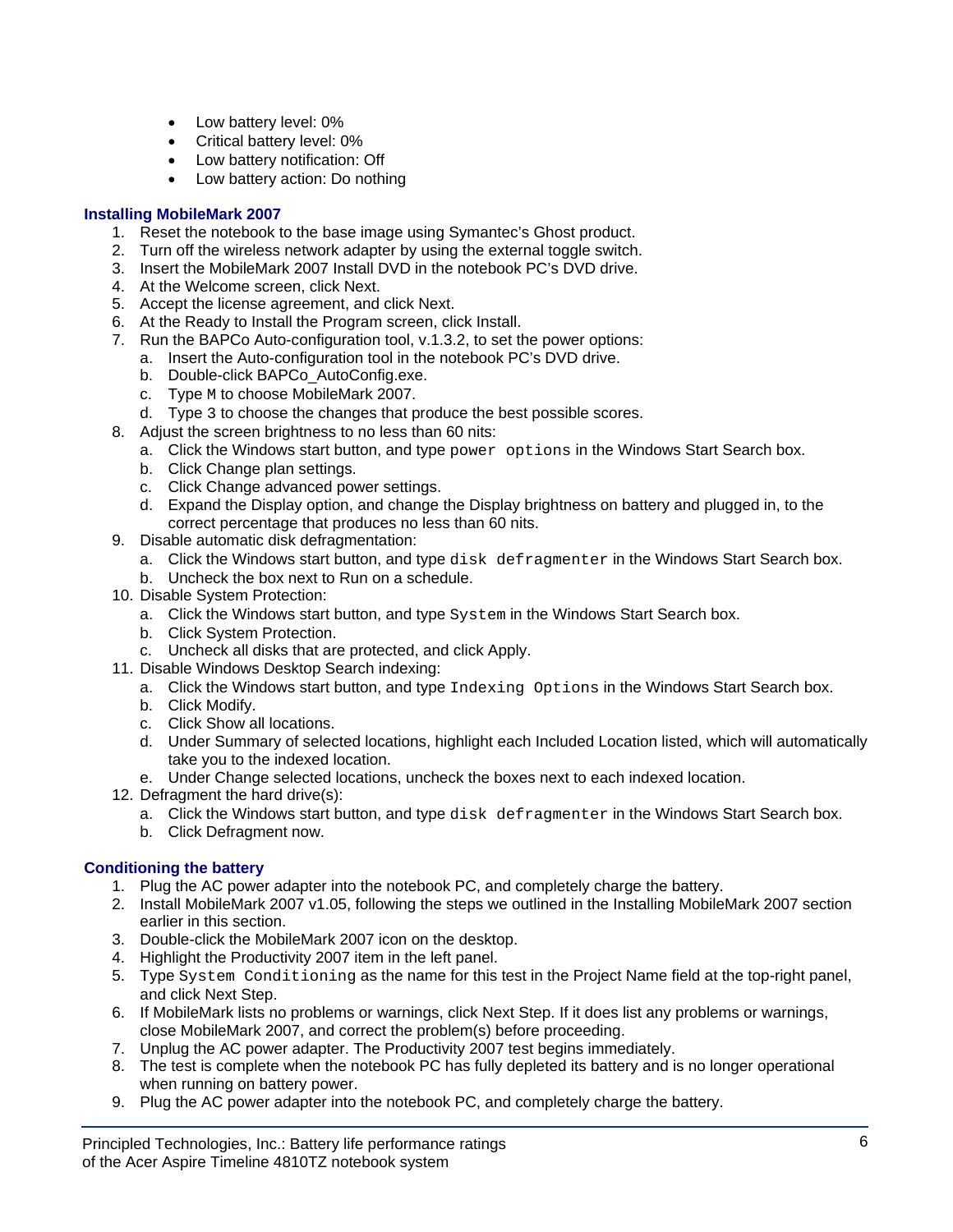#### **Measuring battery life**

We performed the following steps to run the MobileMark Productivity 2007 benchmark:

- 1. Double-click the MobileMark 2007 icon on the desktop.
- 2. Select the Productivity 2007 test by highlighting it in the left panel.
- 3. Enter a name for this test in the Project Name field in the top right panel, and click Next Step.
- 4. If MobileMark lists no problems or warnings, click Next. If it does list any problems or warnings, close MobileMark 2007, and correct the problem(s) before proceeding.
- 5. Unplug the AC power adapter. The test begins immediately.
- 6. The Productivity 2007 test is complete when the notebook PC has fully depleted its battery and is no longer operational when running on battery power.

We executed the Productivity 2007 test three times on the system and took the median battery life run as the representative score for that test.

#### **Getting the MobileMark 2007 results**

After each MobileMark test completed, we plugged the AC power adapter into the notebook PC and turned on the system. MobileMark 2007 started automatically after the system booted, analyzed the test scores, and opened the Test Results Viewer with the results from the last test.

To submit these results to BAPCo, we saved the test results directory. To do so, we performed the following steps:

- 1. Browse to the C:\ Program Files\BAPCo\MobileMark 2007\results directory:
	- a. Select My Computer.
	- b. Select Local Disk (C:).
	- c. Select the Program Files directory.
	- d. Select the BAPCo directory.
	- e. Select the MobileMark2007 directory.
	- f. Select the results directory. (Note: The name of the directory for the Productivity 2007 results is the name you gave the test in Step 3 of the MobileMark Productivity 2007 process.)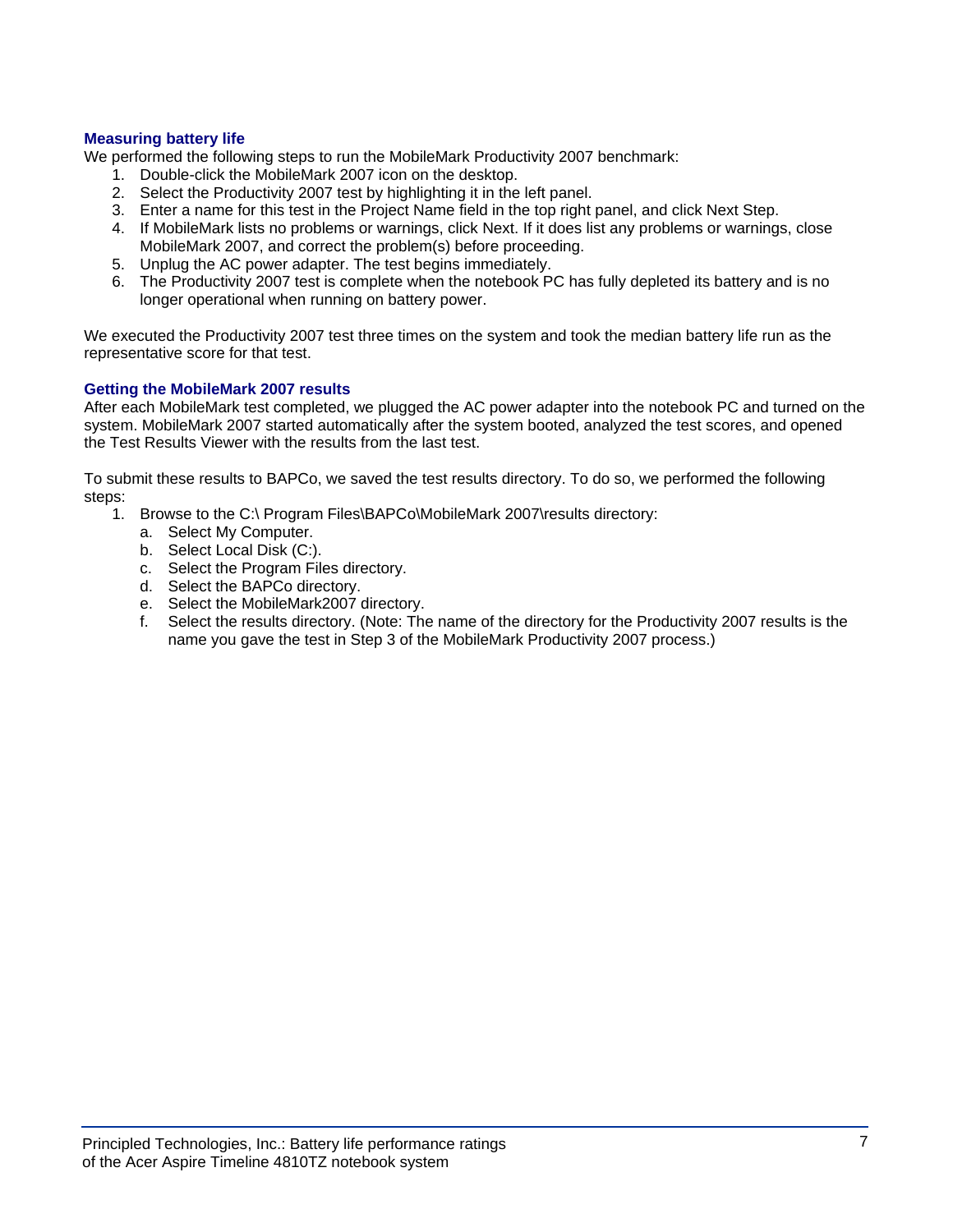# **Appendix A – Test system configuration information**

Figure 4 provides detailed configuration information about the Acer Aspire Timeline 4810TZ notebook system.

| <b>System</b>                                                  | <b>Acer Aspire Timeline 4810TZ</b><br><b>Intel Pentium SU2700</b><br><b>1.3GHz</b> |
|----------------------------------------------------------------|------------------------------------------------------------------------------------|
|                                                                |                                                                                    |
| <b>General</b>                                                 |                                                                                    |
| Processor and OS kernel: (physical, core, logical)/(UP,<br>MP) | 1P1C1L/UP                                                                          |
| Number of physical processors                                  | $\mathbf 1$                                                                        |
| Single/dual-core processors                                    | Single                                                                             |
| System power management policy                                 | MobileMark 2007                                                                    |
| Processor power-saving option                                  | Enhanced Intel SpeedStep Technology                                                |
| System dimensions (length x width x height)                    | 13.32" x 9.45" x 0.94" (front)/1.14" (back)                                        |
| System weight                                                  | 4 lbs. 6 oz.                                                                       |
| <b>CPU</b>                                                     |                                                                                    |
| Vendor                                                         | Intel                                                                              |
| Name                                                           | Pentium                                                                            |
| Model number                                                   | SU2700                                                                             |
| Stepping                                                       | R <sub>0</sub>                                                                     |
| Socket type and number of pins                                 | Socket P (478)                                                                     |
| Core frequency (GHz)                                           | 1.3                                                                                |
| Front-side bus frequency (MHz)                                 | 800                                                                                |
| L1 cache                                                       | 32 KB + 32 KB                                                                      |
| L <sub>2</sub> cache                                           | 2 MB                                                                               |
| <b>Platform</b>                                                |                                                                                    |
| Vendor                                                         | Acer                                                                               |
| Motherboard model number                                       | Aspire 4810TZ                                                                      |
| Motherboard chipset                                            | Intel GS45                                                                         |
| Motherboard revision number                                    | 07                                                                                 |
| System serial number                                           | 91913449220                                                                        |
| Bios name and version                                          | Insyde V1.10 (04/29/2009)                                                          |
| <b>BIOS</b> settings                                           | Default                                                                            |
| <b>Memory module(s)</b>                                        |                                                                                    |
| Vendor and model number                                        | Elpida EBJ21UE8BBS0-AE-F & Samsung<br>M471B2873EH-CF8                              |
| <b>Type</b>                                                    | PC3-8500                                                                           |
| Speed (MHz)                                                    | 1,066                                                                              |
| Speed running in the system (MHz)                              | 800                                                                                |
| Timing/latency (tCL-tRCD-tRP-tRASmin)                          | $6 - 6 - 6 - 15$                                                                   |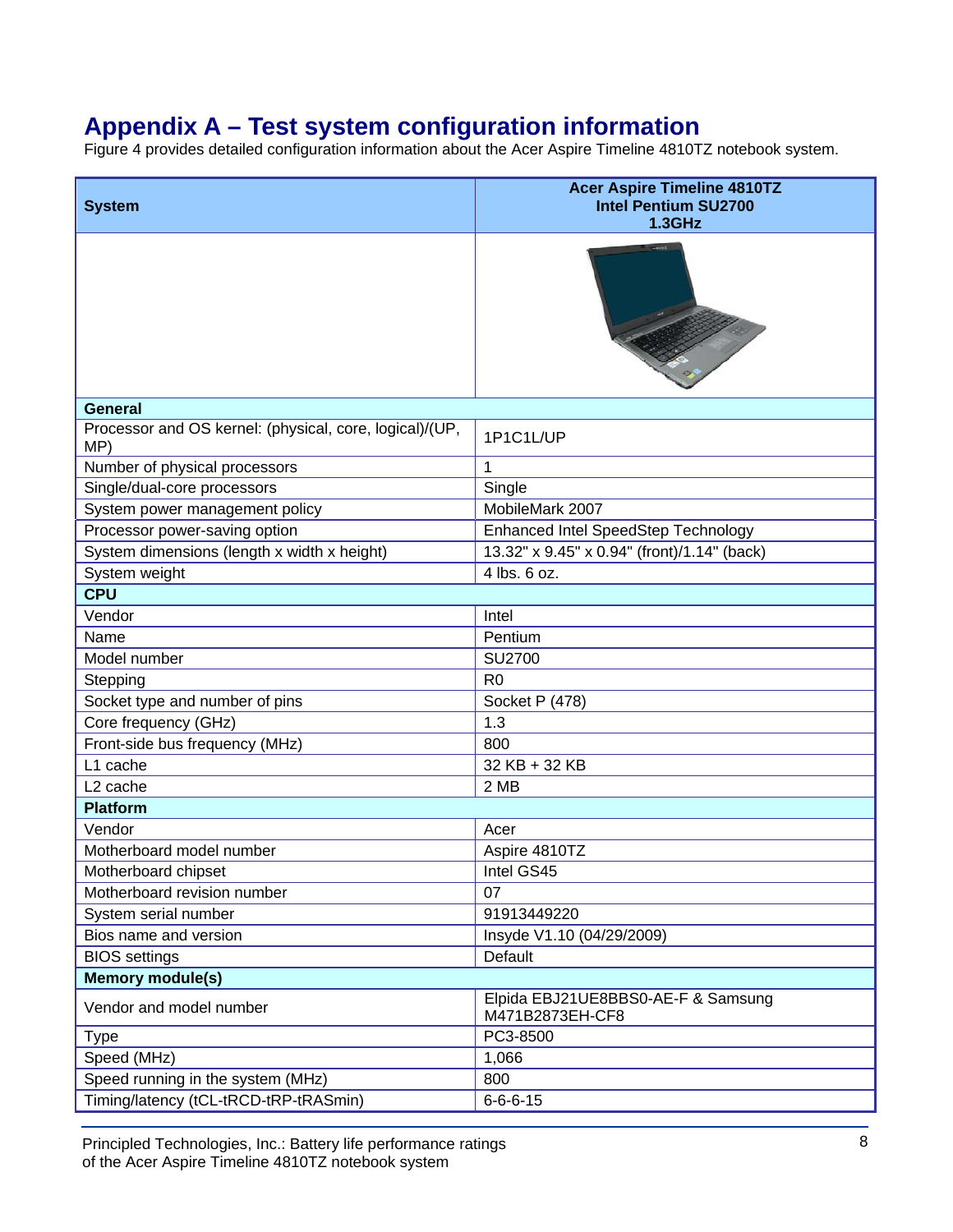| <b>System</b>                                  | <b>Acer Aspire Timeline 4810TZ</b><br><b>Intel Pentium SU2700</b><br><b>1.3GHz</b> |
|------------------------------------------------|------------------------------------------------------------------------------------|
| Size (MB)                                      | 3,072                                                                              |
| Number of memory module(s)                     | 2 (1x2,048, 1x1,024)                                                               |
| Chip organization (single-sided, double-sided) | Double-sided                                                                       |
| Channel (single/dual)                          | Dual                                                                               |
| <b>Hard disk</b>                               |                                                                                    |
| Vendor and model number                        | Western Digital WD3200BEVT-22ZCTO                                                  |
| Size (GB)                                      | 320                                                                                |
| Buffer size (MB)                               | 8                                                                                  |
| <b>RPM</b>                                     | 5,400                                                                              |
| <b>Type</b>                                    | SATA 3.0 Gb/s                                                                      |
| Controller                                     | Intel 82801IM (ICH9-M)                                                             |
| Controller driver                              | Intel 8.8.0.1009 (02/11/2009)                                                      |
| <b>Operating system</b>                        |                                                                                    |
| Name                                           | Microsoft Windows Vista Home Premium x86                                           |
| <b>Build number</b>                            | 6001                                                                               |
| Service pack                                   | Service Pack 1                                                                     |
| File system                                    | <b>NTFS</b>                                                                        |
| Kernel                                         | ACPI x86-Based<br>PC                                                               |
| Language                                       | English                                                                            |
| Microsoft DirectX version                      | 10                                                                                 |
| <b>Graphics</b>                                |                                                                                    |
| Vendor and model number                        | Mobile Intel GMA 4500MHD                                                           |
| <b>Type</b>                                    | Integrated                                                                         |
| Chipset                                        | Mobile Intel 4 Series Express Chipset                                              |
| <b>BIOS</b> version                            | 1736.0                                                                             |
| Total available graphics memory (MB)           | 1,308                                                                              |
| Dedicated video memory (MB)                    | 64                                                                                 |
| System video memory (MB)                       | 64                                                                                 |
| Shared system memory (MB)                      | 1,180                                                                              |
| Resolution                                     | 1,366 x 768 x 32 bit                                                               |
| <b>Driver</b>                                  | Intel 7.15.10.1666 (02/26/2009)                                                    |
| Sound card/subsystem                           |                                                                                    |
| Vendor and model number                        | Realtek High Definition Audio, Intel High Definition<br>Audio HDMI                 |
| <b>Driver</b>                                  | Realtek 6.0.1.5830 (04/10/2009), Intel 6.10.0.2067<br>(09/22/2008)                 |
| <b>Ethernet</b>                                |                                                                                    |
| Vendor and model number                        | Atheros AR8131 PCI-E Gigabit                                                       |
| <b>Driver</b>                                  | Atheros 1.0.0.18 (04/01/2009)                                                      |
| <b>Wireless</b>                                |                                                                                    |
| Vendor and model number                        | Atheros AR5B91 Wireless                                                            |
| <b>Driver</b>                                  | Atheros 7.6.1.194 (12/29/2008)                                                     |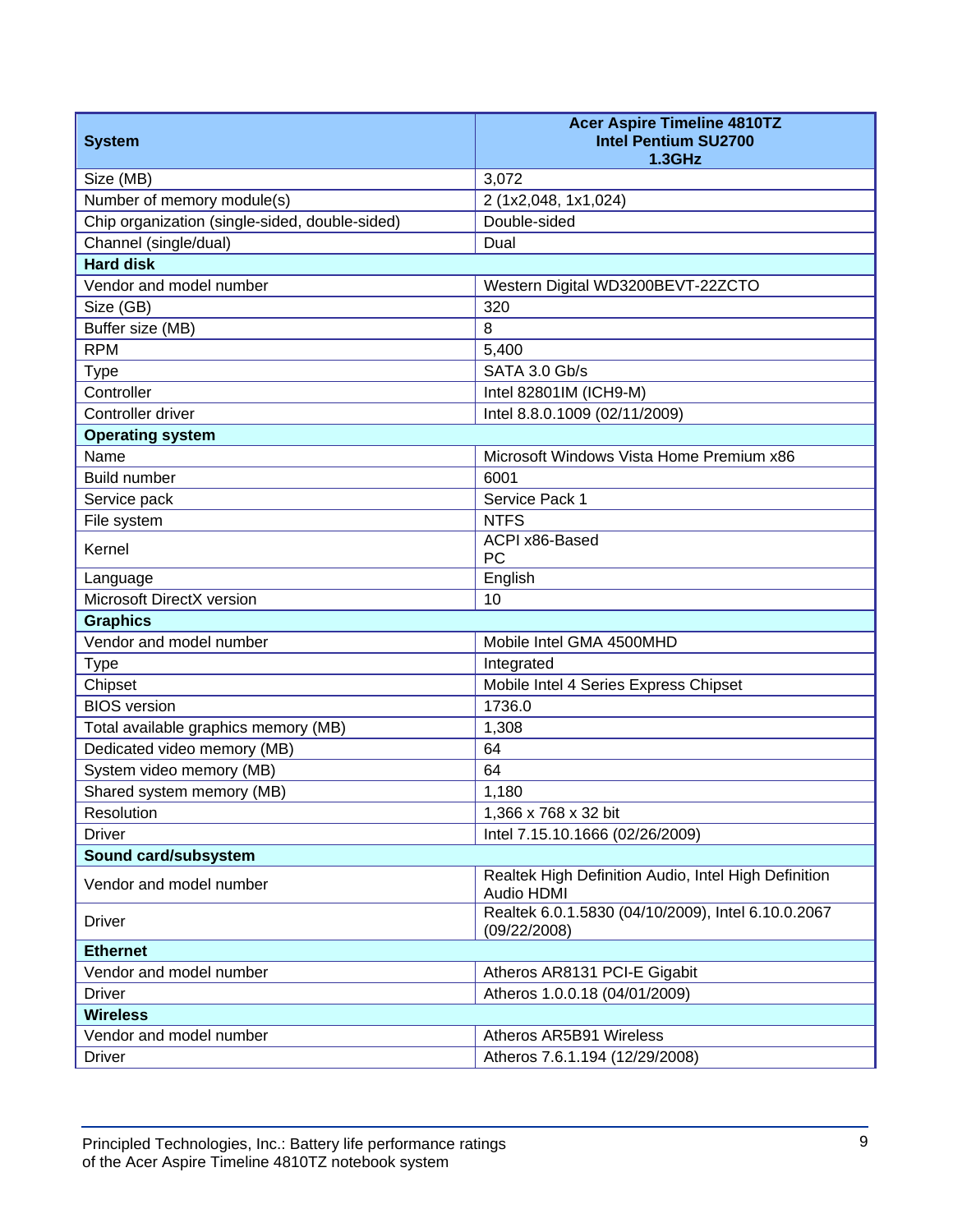| <b>System</b>                  | <b>Acer Aspire Timeline 4810TZ</b><br><b>Intel Pentium SU2700</b><br><b>1.3GHz</b> |
|--------------------------------|------------------------------------------------------------------------------------|
| <b>Optical drive(s)</b>        |                                                                                    |
| Vendor and model number        | LG GU10N                                                                           |
| <b>Type</b>                    | DVD-RW                                                                             |
| <b>USB ports</b>               |                                                                                    |
| <b>Number</b>                  | 3                                                                                  |
| <b>Type</b>                    | <b>USB 2.0</b>                                                                     |
| Other                          | Media card reader                                                                  |
| IEEE 1394 ports                |                                                                                    |
| Number                         | $\Omega$                                                                           |
| <b>Monitor</b>                 |                                                                                    |
| LCD type                       | <b>LED-backlit TFT LCD</b>                                                         |
| Screen size (inches)           | 14.0                                                                               |
| Refresh rate (Hz)              | 60                                                                                 |
| <b>Battery</b>                 |                                                                                    |
| <b>Type</b>                    | Acer AS09D56 Lithium-ion                                                           |
| Size (length x width x height) | 10.75" x 2" x .75"                                                                 |
| Rated capacity                 | 5,800mAh/10.8V (63Wh)                                                              |
| Weight (ounces)                | 11 oz.                                                                             |

**Figure 4: Detailed system information for the Acer Aspire Timeline 4810TZ notebook system.**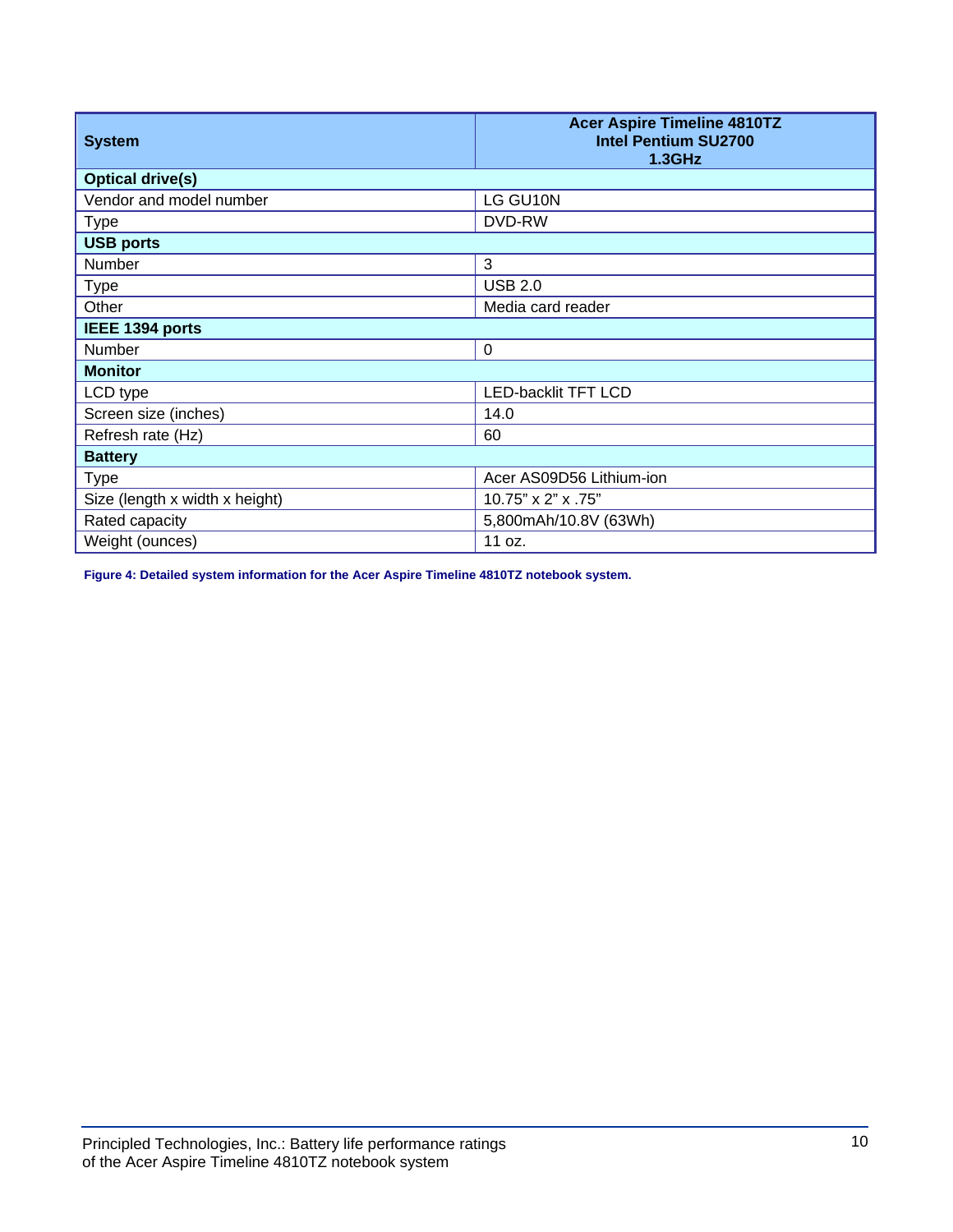# **Appendix B – Complete test results**

Figure 5 presents the complete MobileMark 2007 Productivity 2007 test results for the Acer Aspire Timeline 4810TZ notebook system. We conducted one conditioning run followed by three Official MobileMark 2007 Productivity 2007 runs.

|                                                                               | <b>Acer Aspire Timeline</b><br>4810TZ (76 nits) |
|-------------------------------------------------------------------------------|-------------------------------------------------|
| <b>MobileMark 2007 Productivity 2007</b>                                      |                                                 |
| MobileMark 2007 - Productivity 2007 - Performance Qualification score - Run 1 | 93                                              |
| MobileMark 2007 - Productivity 2007 - Performance Qualification score - Run 2 | 94                                              |
| MobileMark 2007 - Productivity 2007 - Performance Qualification score - Run 3 | 95                                              |
| MobileMark 2007 - Productivity 2007 - Battery Life score (minutes) - Run 1    | 525                                             |
| MobileMark 2007 - Productivity 2007 - Battery Life score (minutes) - Run 2    | 529                                             |
| MobileMark 2007 - Productivity 2007 - Battery Life score (minutes) - Run 3    | 534                                             |

**Figure 5: MobileMark 2007 Productivity 2007 scores for Acer Aspire Timeline 4810TZ notebook system we tested.**